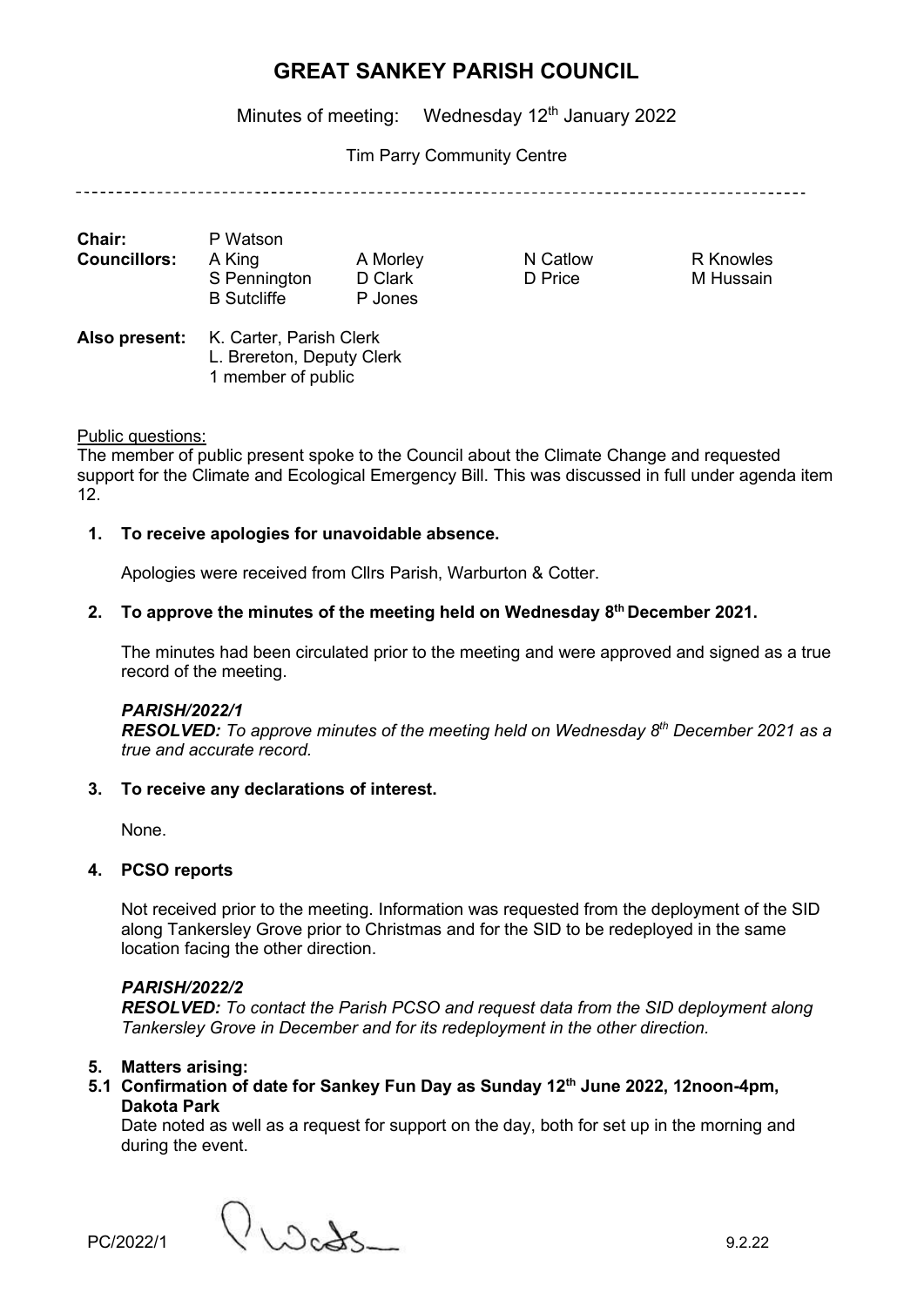Minutes of meeting: Wednesday  $12<sup>th</sup>$  January 2022

### Tim Parry Community Centre

### **5.2 Update on avian flu and meeting with The Land Trust**

It was confirmed that there have been many cases of avian flu nationally this year, including within this region. However, there are limited options for wild populations such as those at Whittle Hall Duck Pond, but the Land Trust is monitoring the area.

An introductory meeting was held with the newly appointed Estates and Community Officer from The Land Trust to explain roles and responsibilities and share information on the various areas The Land Trust maintains. It is hoped this will lead to increased communication between the Parish Council and The Land Trust as well as opportunities to work together for the benefit of residents.

## **5.3 Response from Warrington Foodbank re presentation to the council**

The Foodbank has confirmed it would be happy to update the Council on the current situation in Warrington, and more particularly, Great Sankey as well as meet newer members. It is hoped they will be able to attend either the February or March Parish Council meeting.

## **5.4 Confirmation of delivery date for the Parish newsletter** Delivery of the newsletter to each household within the Parish will be in the week commencing 21<sup>st</sup> February.

## **6. Finance Committee: to be informed of the meeting held on 4.1.22**

- **6.1 to receive the draft minutes of the meeting**  Noted.
- **6.2 to be informed of, and have the opportunity to question, items approved for payment**  The items approved for payment were noted with no questions.

### **6.3 to consider the recommendation on the budget for 2022-23 and decide whether to accept it.**

The draft budget had been circulated prior to the meeting. It was explained that this had included increased amounts for utilities and overall inflation, both of which are expected to be significant. Hire rates for the community centres have been retained at their current level for a further year to allow customers to recover from the negative impact of the pandemic and to encourage new bookings for vacant timeslots. The budget was approved.

## *PARISH/2022/3 RESOLVED: To approve the draft budget for 2022-23.*

### **6.4 to consider the recommendation on the level of precept required for 2022-23 and decide whether to accept it**

With the budget for 2022-23 approved, it was agreed by majority that a small increase of 2% in the precept level will be necessary to maintain a neutral budget. This will raise the precept of a Band D property by £0.92 from £45.80 per annum to £46.72 per annum. Cllr Catlow requested it be recorded that he voted against the recommendation.

PC/2022/2 ()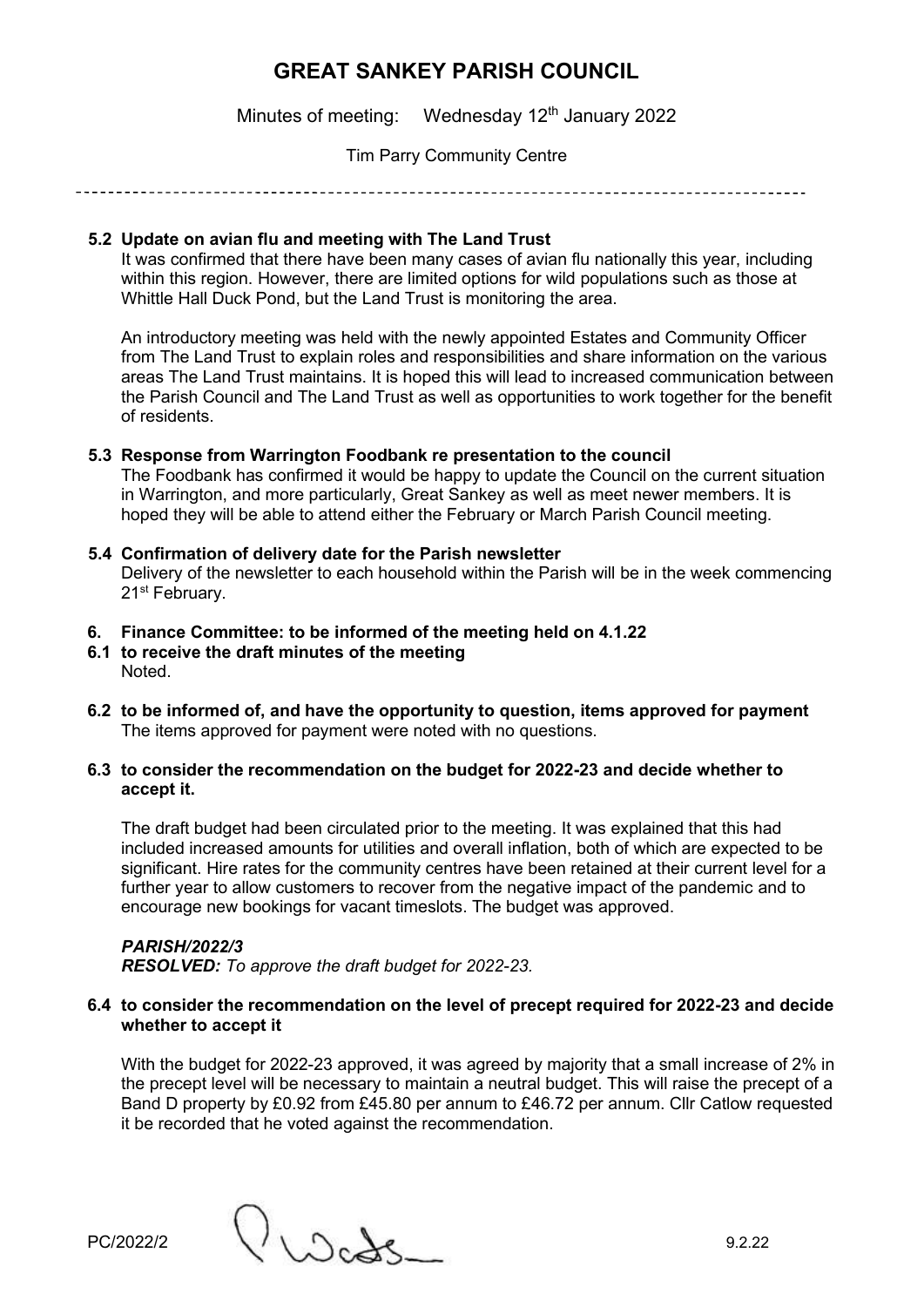Minutes of meeting: Wednesday  $12<sup>th</sup>$  January 2022

Tim Parry Community Centre

### *PARISH/2022/4*

*RESOLVED: To implement a small increase of 2% in the precept level, giving a rate of £46.72 per Band D property with proportionate increases in other bands.*

**7. To receive notes from the meeting with Livewire, WBC and Burtonwood & Westbrook Parish Council regarding the future of Westbrook Library.**

An update had been provided and the options were discussed in full. Livewire and WBC are trying to find a way in which the library service can be maintained within the unit at the Westbrook Centre. The library is the only one in Warrington to have rental costs and there is a significant deficit, estimated for 2022-23 as £41,833. Previous suggestions such as looking for alternative venues or considering costs for a mobile service have been dismissed. The current plan is to increase use by community groups to bring in a small income, reduce staff costs by recruiting volunteers to help run the service and requesting financial support from the Parish Councils of Great Sankey, and Burtonwood and Westbrook. The consensus view was that this business model has already been tried and is not succeeding and it was felt that continuing with the same proposal is still not likely to generate enough income or reduce costs sufficiently for the library to become financially viable. It was agreed that the possible closure of the library is a hard option to consider, and some residents would suffer if no alternative can be found, but given the amount of deficit, it was agreed that financial support from the Parish Councils will only be appropriate if a different business model can be found which gives longer term sustainability for the library service.

### *PARISH/2022/5*

*RESOLVED: To defer a decision on a financial contribution from GSPC towards the library service at Westbrook until an alternative business model is proposed to improve the long-term financial sustainability of the service.*

### **8. To be informed of the pitch inspection report for the Parish Playing Field and to consider next steps.**

A pitch inspection had been completed through the Pitch Power app and an assessment report received. Further clarification is needed on the next steps and LCFA will be contacted to continue discussions for this. It was also suggested that Livewire are asked for advice as they have experience with obtaining funding for sports pitches.

### **9. To receive an update on the project for Sankey Station.**

A meeting is due to be arranged with Rise Associates to consider next steps with costings and a revised timetable.

### **10. Report from Borough Councillors on items of note within the Parish of Great Sankey.**

Cllr King

- 1. Noted new PCSO for Sankey South ward.
- 2. International Women's Day,  $8<sup>th</sup>$  March, will take place at the Peace Centre.

 $PC/2022/3$   $\bigcup_{\text{C} \text{odd}}$